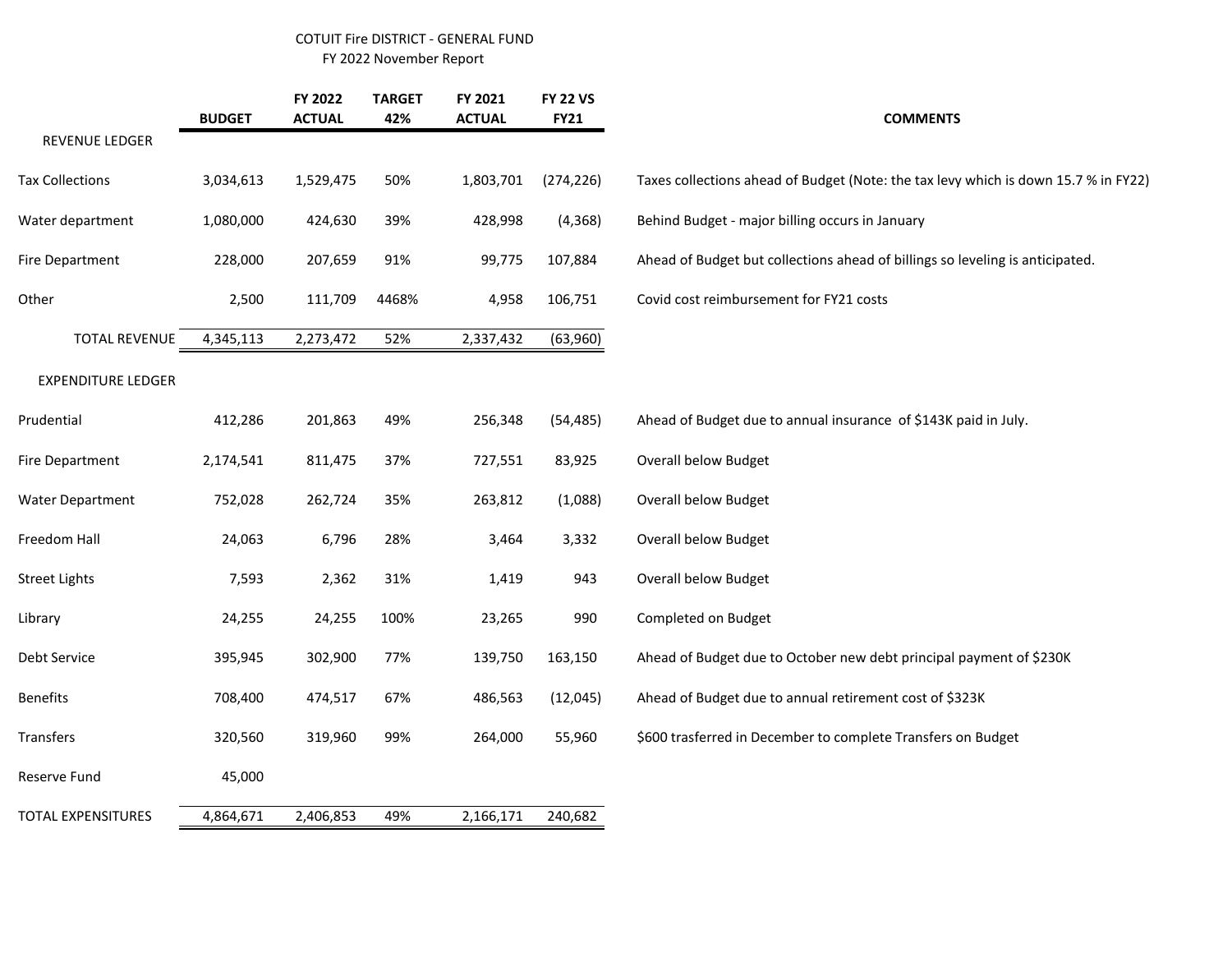## November-21  **SPECIAL ARTICLE STATUS**

| <b>DESCRIPTION</b><br>(Authorizing ADM Year and Article) | <b>BEGINING</b><br><b>BALANCE</b> | <b>May 2021 ADM</b><br><b>Additions</b> | FY 2022<br><b>EXPENDITED</b> | <b>BALANCE</b> | <b>ACTION</b>                                                         |
|----------------------------------------------------------|-----------------------------------|-----------------------------------------|------------------------------|----------------|-----------------------------------------------------------------------|
| <b>Carry -Over Articles</b>                              |                                   |                                         |                              |                |                                                                       |
| Space Needs Study (2017-13)                              | 11,562                            | 31,125                                  |                              |                | 42,687 Available                                                      |
| Water Dept Security System (2015-19)                     | 42,975                            |                                         | 4,700                        |                | 38,275 In Process                                                     |
| Fire Station Repairs (2020-7)                            | 40,695                            |                                         | 12,650                       |                | 28,045 In Process                                                     |
| Water Tank balance (2015-various)                        | 312,634                           |                                         |                              |                | 312,634 \$180K available for 10 year project; \$132K for 30+ yr. only |
| <b>New Articles from May ADM</b>                         | 407,866                           | 31,125                                  | 17,350                       | 421,641        |                                                                       |
| Back-up Ambulance (2021-6)                               |                                   | 65,000                                  |                              |                | 65,000 Planned December purchase                                      |
| Replace Deputy Chief's vehicle (2021-7)                  |                                   | 48,000                                  |                              |                | (48,000) Delayed Purchase                                             |
| Transfer of School Property (2021-16)                    |                                   | 45,000                                  |                              |                | (45,000) School Property Acquisition and 1 year Maintenance           |
| Cost Studies and maintenance (2021-17)                   |                                   | 207,500                                 |                              |                | (207,500) Evaluation of alternate use costs for School Property       |
| <b>TOTAL</b>                                             | 407,866                           | 396,625                                 | 17,350                       | 186,141        |                                                                       |
| <b>USDA Maintenance Reserve</b>                          | 34,221                            |                                         | 275                          |                | 33,946 Perpetual Reserve                                              |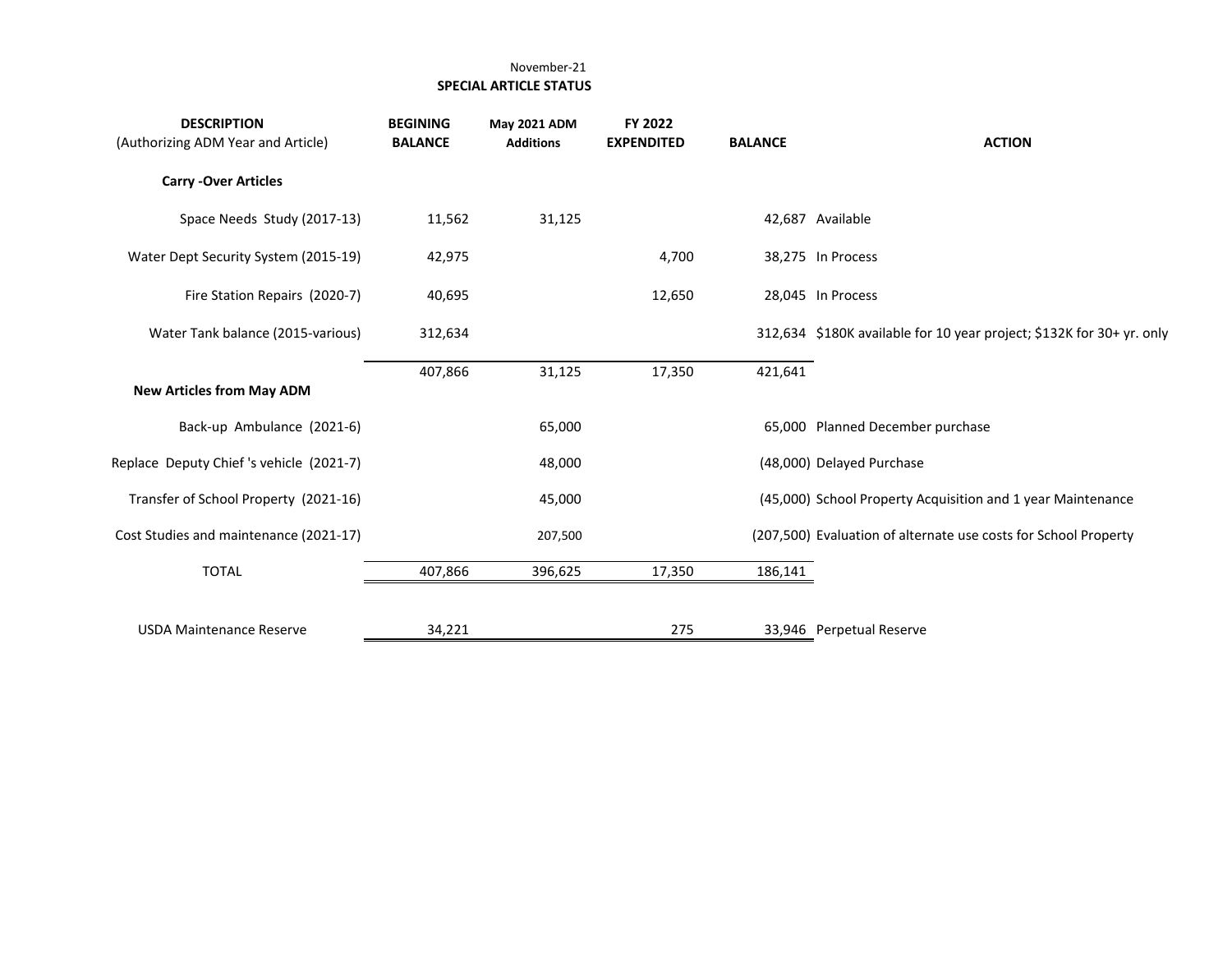|                                       |               | COTUIT Fire DISTRICT - GENERAL FUND |                |               |                 |                                                                                                         |
|---------------------------------------|---------------|-------------------------------------|----------------|---------------|-----------------|---------------------------------------------------------------------------------------------------------|
| November-21                           |               |                                     | <b>REVENUE</b> |               |                 |                                                                                                         |
|                                       | FY 2022       |                                     | <b>TARGET</b>  | FY 2021       | <b>FY 22 VS</b> |                                                                                                         |
|                                       | <b>BUDGET</b> | <b>ACTUAL</b>                       | 42%            | <b>ACTUAL</b> | <b>FY21</b>     |                                                                                                         |
| <b>Current Year Personal Property</b> | 41,575        | 21,964                              | 53%            | 21,371        |                 | 593 Collections ahead of Budget 30% & slightly ahead of last year despite a 5% reduction in the levy    |
| <b>Current Real Properety</b>         | 2,981,538     | 1,455,018                           | 49%            | 1,658,125     |                 | (203,107) Collections ahead of Budget 17% but 12% below last year due to the 16% reduction in the levy. |
| Prior years taxes                     |               | 40,029                              |                | 89,894        |                 | (49,865) Beginning Receivables are down 80% so collections down 55% is understandable                   |
| P&I and Liens redeemed                | 11,500        | 12,464                              | 108%           | 34,311        |                 | (21,847) Tax lien redeemptions down - \$18K or 69% from last year with no change in liens outstanding   |
| Taxes                                 | 3,034,613     | 1,529,475                           | 50%            | 1,803,701     | (274, 226)      |                                                                                                         |
| Water Rates& Meter fees               | 1,019,000     | 388,803                             | 38%            | 390,124       |                 | (1,321) Behind Budget as the major billing occurs in January                                            |
| Antenna                               | 46,000        | 22,947                              | 50%            | 26,235        |                 | (3,288) Ahead of Budget                                                                                 |
| Solar Credits                         | 15,000        | 7,105                               | 47%            | 7,459         |                 | (354) Ahead of Budget                                                                                   |
| Other                                 |               | 5,775                               |                | 5,180         |                 | 595 Primarily Penaty and Interest on water rates                                                        |
| Water Dept.                           | 1,080,000     | 424,630                             | 39%            | 428,998       | (4, 368)        |                                                                                                         |
| Ambulance<br><b>State Grants</b>      | 226,000       | 123,332<br>68,093                   | 55%            | 98,650        |                 | 24,682 Collections up 20% and billing up 62% to \$92K fro \$57K through October<br>New Grant for Radios |
| Other                                 | 2,000         | 16,234                              | 812%           | 1,125         |                 | 15,109 Insurance reimbursement for injured on duty payments                                             |
| Fire Dept.                            | 228,000       | 207,659                             | 91%            | 99,775        | 39,791          |                                                                                                         |
| Interest                              | 2,500         | 960                                 | 38%            | 4617          |                 | (3,657) lower rates                                                                                     |
| <b>Freedom Hall Rental</b>            |               | 1,875                               |                | 0             | 1,875           |                                                                                                         |
| Solar Credits                         |               | 2,354                               |                | 316           |                 |                                                                                                         |
| Miscellaneous                         |               | 200                                 |                | 25            | 175             |                                                                                                         |
| Covid Revenue                         |               | 106,320                             |                | 0             | 106,320         |                                                                                                         |
|                                       | 2,500         | 111,709                             |                | 4,958         | 104,713         |                                                                                                         |
|                                       | 4,345,113     | 2,273,472                           | 52%            | 2,337,432     |                 |                                                                                                         |
| Stabilization Fund                    |               | 44                                  |                | 569           |                 |                                                                                                         |
| <b>OPEB Trust</b>                     |               | 62,849                              |                | 189,591       |                 |                                                                                                         |